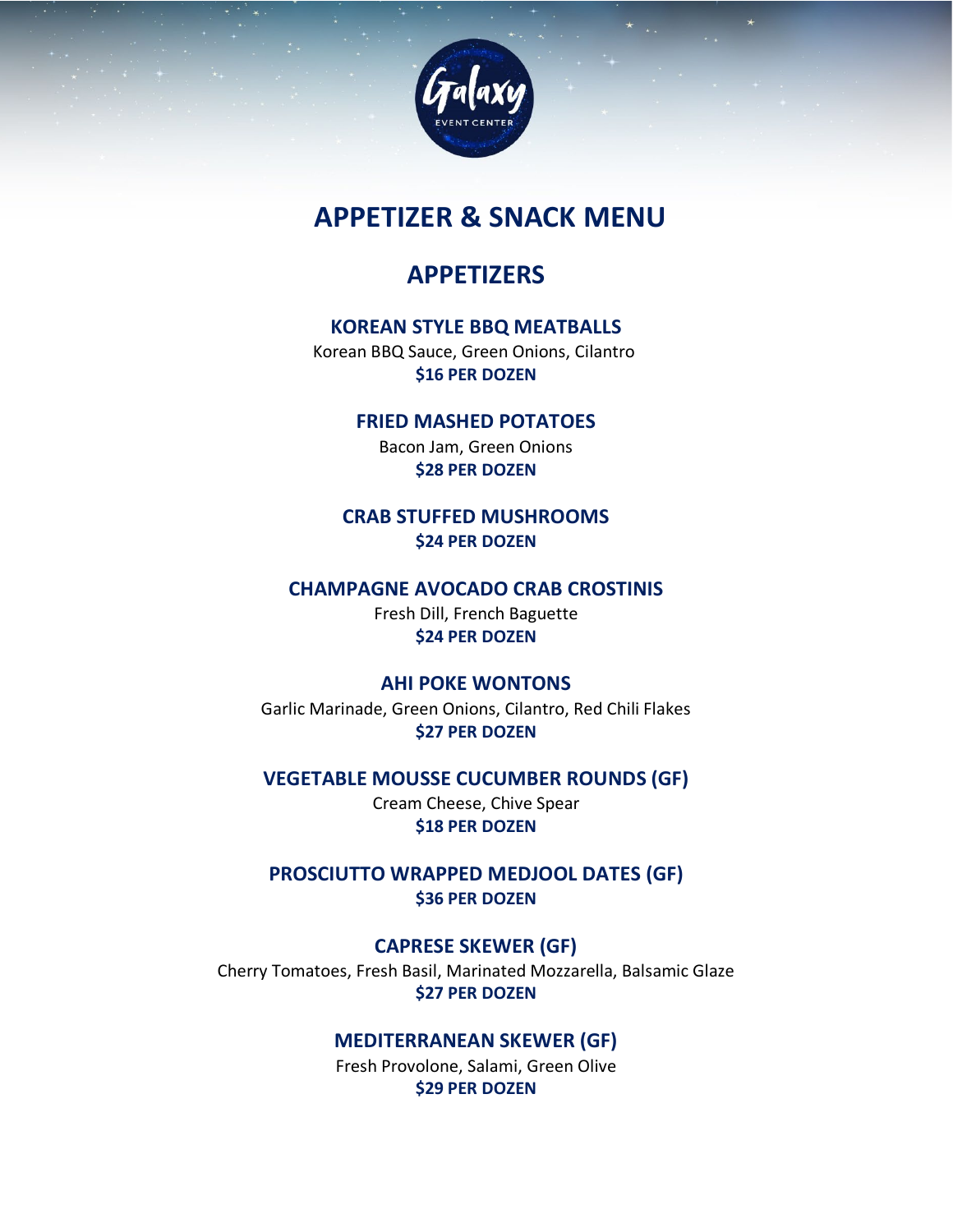**Two dozen minimum, prices denote a per dozen charge. All appetizers can be served as passed appetizers with a \$25 per server per hour charge (one hour min).** 

## **FRESH DISPLAYS**

#### **SEASONAL FRUIT DISPLAY (GF)**

Variety Of Seasonal Fresh Fruits and Berries **\$5 PER PERSON**

**VEGETABLE CRUDITE (GF)**

Fresh Cut Seasonal Vegetables, With Bleu Cheese and Ranch Dressings **\$6 PER PERSON**

#### **TORTILLA CHIPS AND SALSA MEDLEY**

Fresh Avocado Pico De Gallo, Salsa Roja & Salsa Verde **\$4 PER PERSON**

#### **CHICKEN SALAD LETTUCE CUPS (GF)**

Chicken Salad, Fresh Grapes, Butter Leaf Lettuce **\$5 PER PERSON**

### **CHARCUTERIE (GF)**

Variety Of Cured Meats, Hand-Crafted Cheese Assortment, Dried Fruits **\$12 PER PERSON**

**20 guest minimum for Fresh Displays**

## **SNACKS & SPECIALTY BREAK OPTIONS**

**HOUSE MADE PIZZA ROLLS**

Pepperoni **\$3 PER PERSON**

#### **SWEET & SALTY**

Variety Of Candy Bars, Buttery Popcorn, Banditos Snack Mix **\$7 PER PERSON**

#### **SPINACH TORTILLA PINWHEELS**

Oven Roasted Turkey, Avocado Aioli, Swiss Cheese **\$3 PER PERSON**